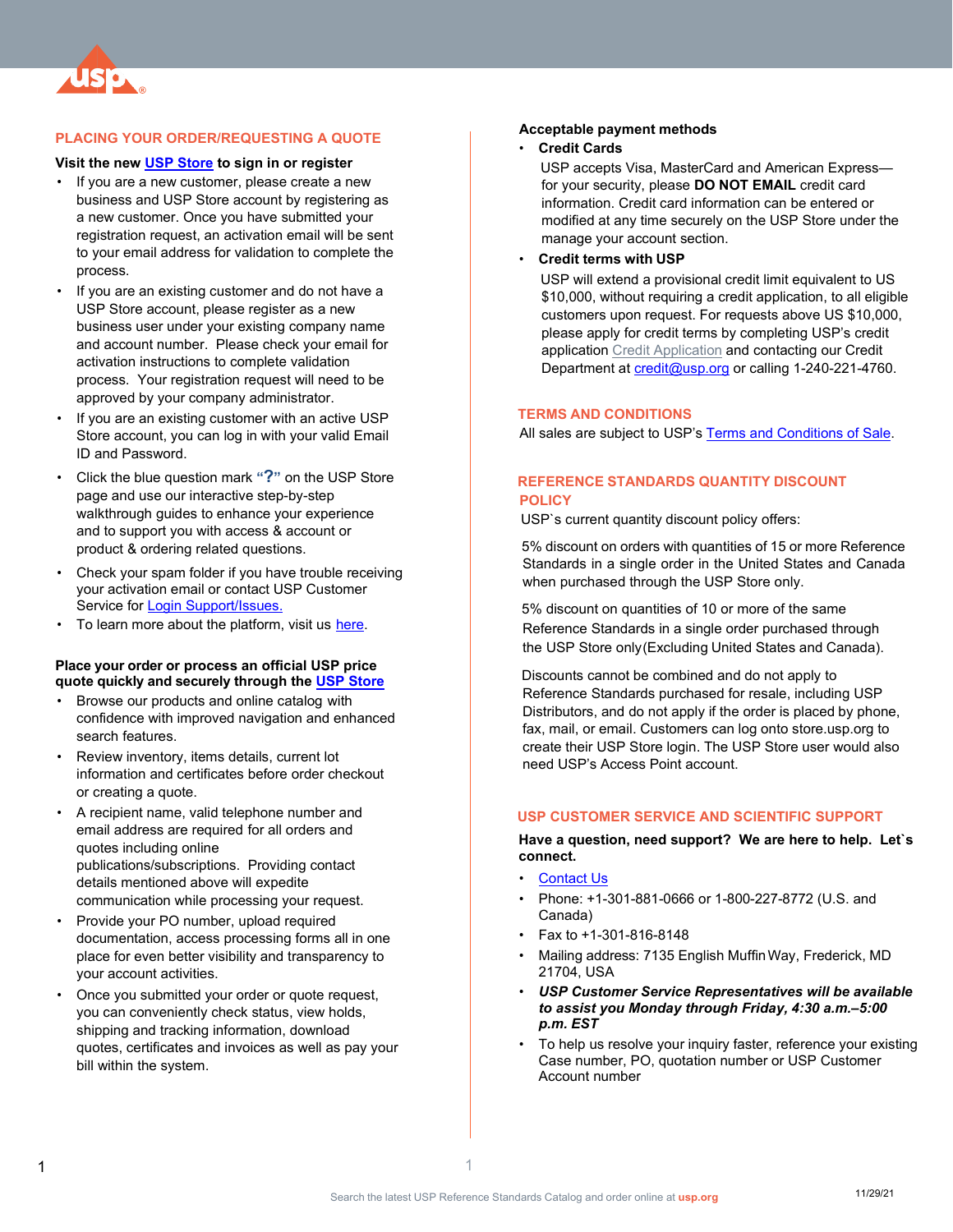

### **SHIPPING**

- USP does not ship any products to post office boxes. Please include a street address or your order will not bedelivered.
- International customers are responsible for paying all customs duties, taxes, and tariffs levied for importationof USP products.
- Customers can request rush order handling for an additional US\$75.00 charge for Domestic shipments only (restrictions apply). The rush request can only be placed via the telephone with a Customer Service Representative and before 3:00 pm EST.
- Customers can choose their own carrier preferencebygiving USP their DHL, (international shipments only), UPS or FedEx account number, for eligible items.
- USP will select the most appropriate carrier and the least expensive method to ensure expedited delivery. Surcharges may apply.

### **SHIPPING CARRIERS**

USP uses FedEx as its default carrier because we have negotiated favorable shipping rates with FedEx, which we pass on to our customers. However, we use alternative carriers (e.g., DHL, UPS, Air Freight/Door to Airport) for locations to which there is no FedEx service. Rate for this service include Standard Ambient, Dry Ice, or Gel Pack shipments

### **Default shipping rates for FedEx on RS orders**

| Zone                                                                                                          | <b>Shipping</b><br>Rate |
|---------------------------------------------------------------------------------------------------------------|-------------------------|
| Europe/Russia, Asia-Pacific,<br>India *, Middle East/Africa,<br>Mexico/Central and South<br>America/Caribbean | \$75.00                 |
| U.S., Puerto Rico, and<br>Canada                                                                              | \$35.00                 |

**\***India Dangerous Goods and Dry Ice shipments will default to our Air Freight/Door to Airport service.

### **PREFERRED CARRIERS FOR DANGEROUS GOODS**

Reference Standards that have been classified as dangerous goods have specific requirements for shipping.

## **Dangerous Goods and Dry Ice Default Shipper: (Excepted Quantities and Full Blown)**

All dangerous goods and dry ice shipments will default to the Preferred carriers based on availability, cost and service provided.

Any country that USP cannot move Dangerous Goods or dry ice shipments by FedEx, DHL, or UPS will default to be transported via Air Freight/Door to Airport service.

**Please note:** All international shipments that do not default to FedEx, DHL or UPS, will require transport via Air Freight/Door to Airport service, the shipping charge will be \$430.00

| Zone                                                                                                     | <b>Dangerous</b><br>Goods |
|----------------------------------------------------------------------------------------------------------|---------------------------|
| Europe/Russia, Asia-Pacific, India, Middle<br>East/Africa, Mexico/Central and South<br>America/Caribbean | \$75.00                   |
| U.S., Puerto Rico, and Canada                                                                            | \$35.00                   |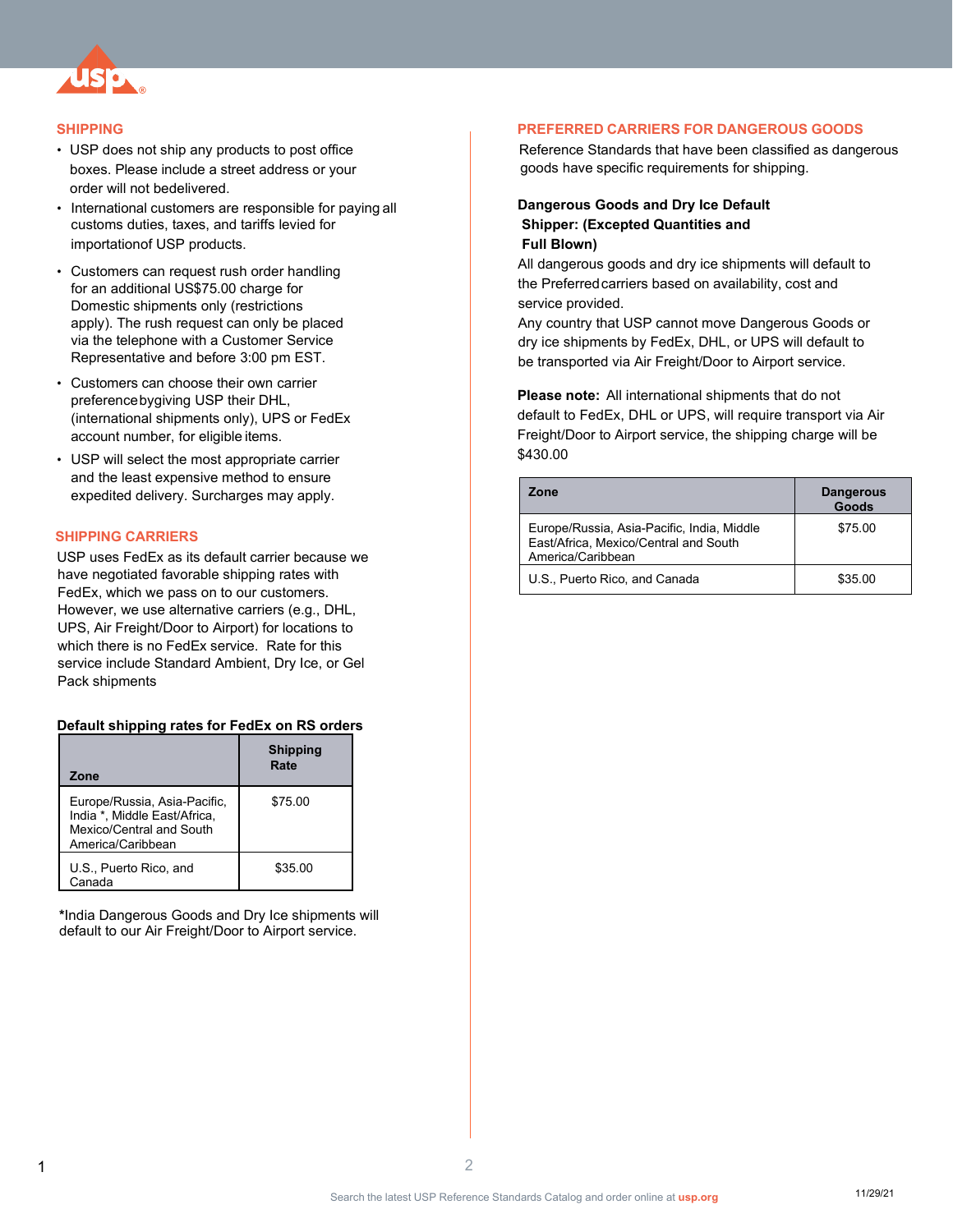

## **INTERNATIONAL COLD CHAIN SHIPMENTS**

USP has identified several items for cold shipment that will require the cold chain to be maintained internationally.

Items that USP has determined must remain frozen will be charged an additional fee based on the region (see table below). If you would like to use this service for other items, please contact USP Customer Service.

### **Default shipping rates for World Courier (WC) and FedEx Custom Critical (FECC) on International Cold Chain RS order**

| Zone                                | <b>Cold Chain</b><br><b>ShipmentFreight</b><br><b>Charges</b> |  |
|-------------------------------------|---------------------------------------------------------------|--|
| Europe/Russia-WC                    | \$2050.00                                                     |  |
| Asia-Pacific/China/India-WC         | \$2050.00                                                     |  |
| Middle Fast/Africa-WC               | \$2050.00                                                     |  |
| Mexico/Central and South America-WC | \$2050.00                                                     |  |
| Canada, Europe, Asia Pacific - FECC | \$350.00                                                      |  |

## **USP Publication Shipments**

| Item:                                                | US<br><b>Domestic</b> | Canada  | <b>Europe</b> | All other<br>International |
|------------------------------------------------------|-----------------------|---------|---------------|----------------------------|
| <b>USP Publications</b><br>Book or Flash Drives<br>÷ | 35.00                 | \$35.00 | \$75.00       | \$75.00                    |

\* More than 2 units of Publication orders will require assistance from Customer Service to determine the shipping rate.

# **SPECIAL INSTRUCTIONS FOR INTERNATIONALCUSTOMERS**

- **Ordering direct from USP or an Authorized Distributor is the fastest method to get results:** Using product resellers, such as book or chemical supply houses, can add up to eight weeks to your order fulfillment time. Typically, USP processes orders for all our customers within two business days. USP cannot control how long a reseller keeps your order before giving it to USP for processing or how long it holds the product before passing it along to you.
- **Apply for credit terms with USP:** Having credit terms allows you to place orders using your company purchase order and pay once you get USP's invoice.
- **Please use an authorized credit card:** USP accepts Visa, MasterCard and American Express. **DO NOT send checks or wire transfers for prepaid orders**.
- **Customs clearance:** USP does not offer customs clearance services. We suggest that you arrange for a customs broker to facilitate clearance or allow FedEx to clear customs for you. Customs clearance is often the longest part of your product delivery time. Customers are responsible for paying all customs duties, taxes or tariffs levied for bringing USP products into their country.
- **Language:** USP has a diverse workforce. If you have trouble communicating in English, please ask your Customer Service Representative to find a USP employee who speaks your language. USP Customer Service has English, Spanish, French, Mandarin Chinese, Hindi, Urdu, Bangla, Punjabi, Hungarian, Greek, and Korean language speakers on staff.
- **Problems or issues:** USP has regional account managers who can support your product inquiries, technical questions or general information needs in addition to those listed above. [Click here](https://www.usp.org/sites/default/files/usp/document/help/technical-services-and-account-managers.pdf) to view USP Account Management Team.